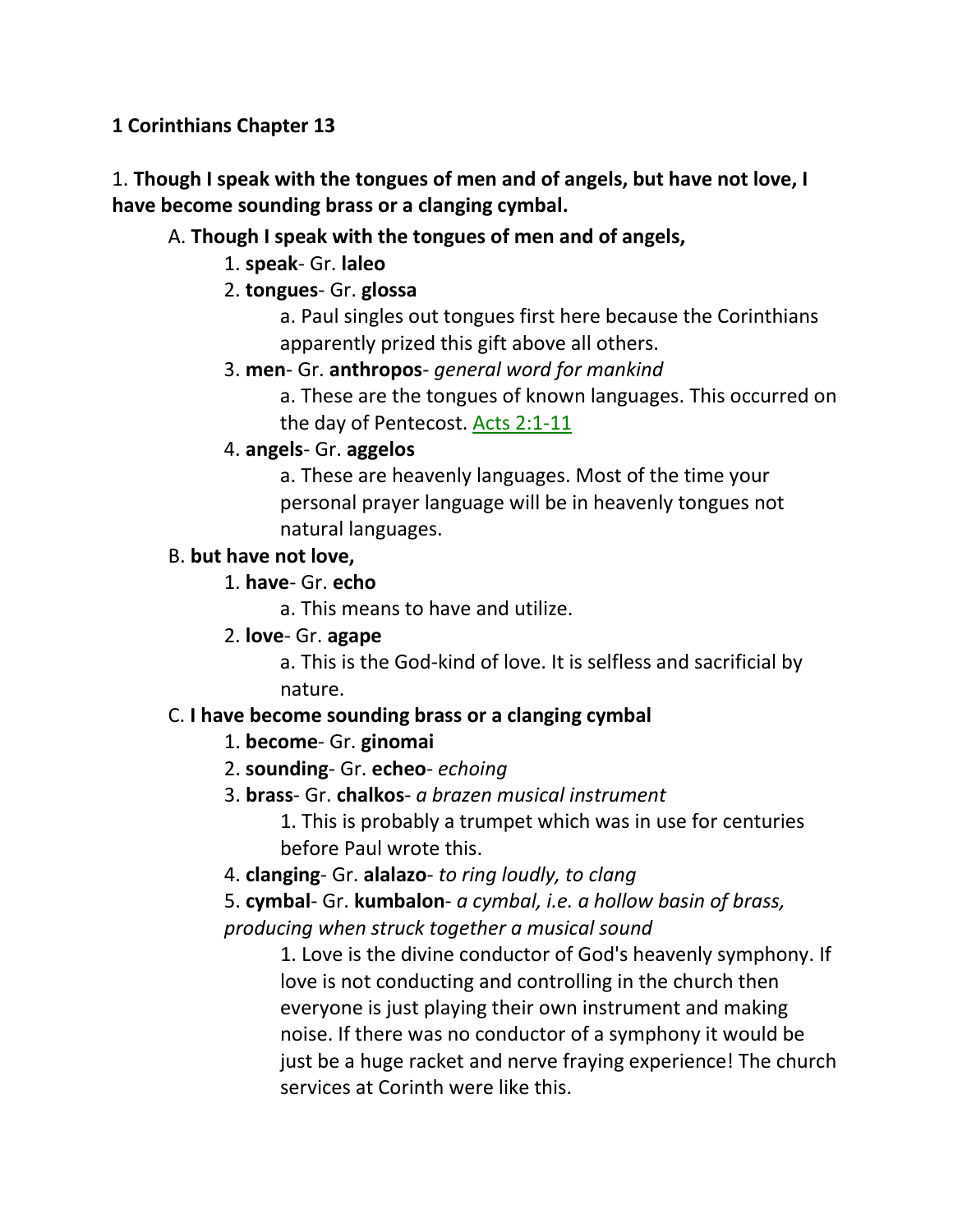2. **And though I have** *the gift of* **prophecy, and understand all mysteries and all knowledge, and though I have all faith, so that I could remove mountains, but have not love, I am nothing.** 

# A. **And though I have the gift of prophecy,**

# 1. **gift of prophecy**- Gr. **propheteia**

a. The false pagan religions had prophecy.

b. You don't have to be spiritually mature to prophesy. Balaam and Saul of the OT prophesied and they were both carnal as all get out.

# B. **and understand all mysteries and all knowledge,**

1. **understand**- Gr. **eido**- *to see mentally*

# 2. **mysteries**- Gr. **musterion**

a. The Corinthians came out of the false cult religions that were based in mysteries.

3. **knowledge**- Gr. **gnosis**- *this is regular natural knowledge*

a. The Corinthians prided themselves in superior knowledge.

# C. **and though I have all faith,**

1. **faith**- Gr. **pistis**- *firm persuasion*

a. This is not the measure of faith every Christian has, but the gift of faith.

# D. **so that I could remove mountains,**

# 1. **remove**- Gr. **methistemi**- *to exchange places*

# 2. **mountains**- Gr. **oros**

a. Jesus said that if we had the faith of a mustard seed we could remove a mountain.

b. If you don't have love you could move a mountain out of your way right into the path of another person.

# E. **but have not love,**

# 1. **love**- Gr. **agape**

# F. **I am nothing**

# 1. **nothing**- Gr. **oudeis**- *not one thing*

a. It is God's love for us and to us that makes us what we are. It also makes others who they are.

3. **And though I bestow all my goods to feed** *the poor,* **and though I give my body to be burned, but have not love, it profits me nothing.**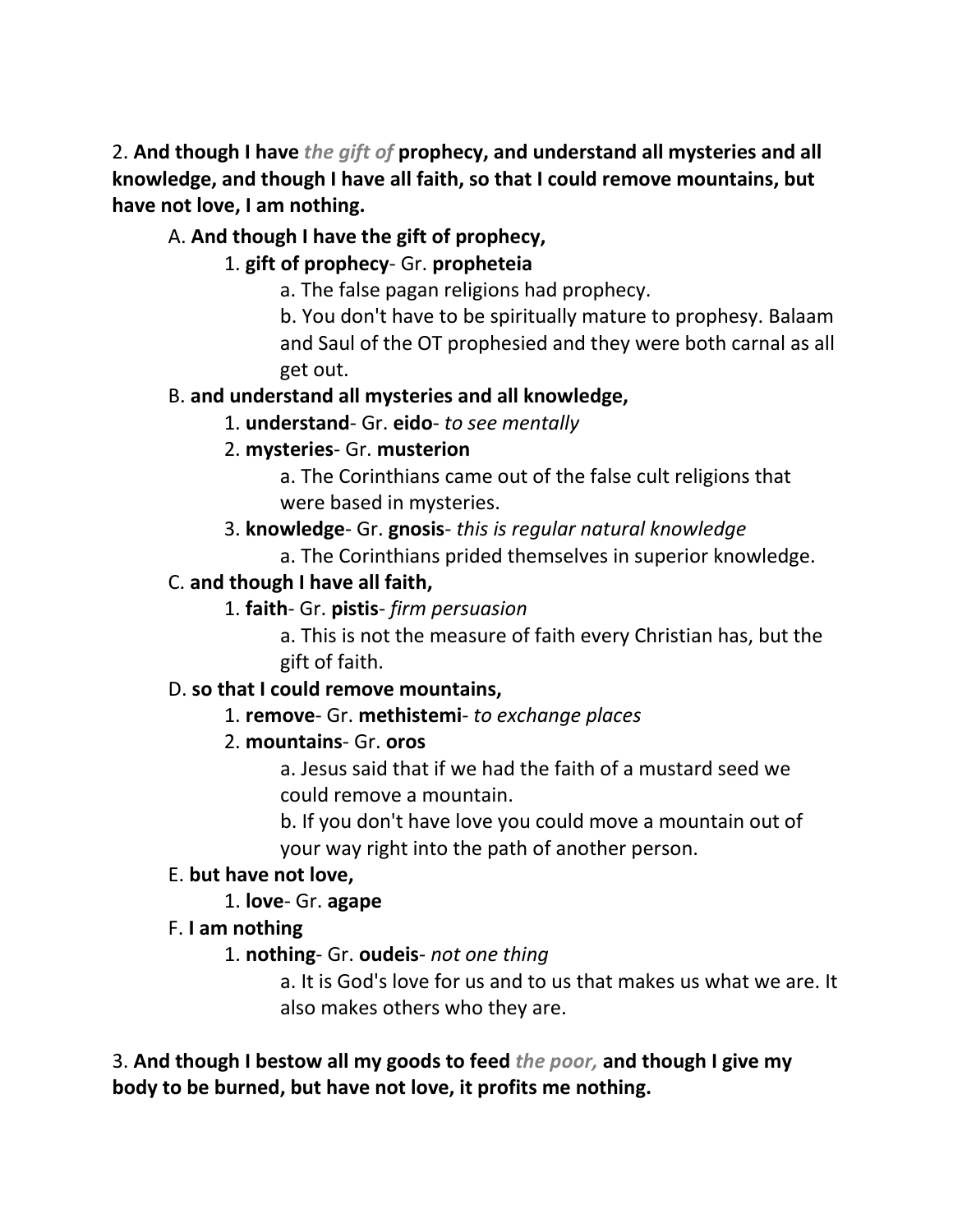### A. **And though I bestow all my goods to feed the poor,**

### 1. **bestow all my goods to feed the poor**- Gr. **psomizo huparchonta**-

*to feed out in morsels*, *dole out*

a. Jesus told the rich young ruler to sell all he had and give them to the poor and follow him. He walked away sad. Luke 18:22-23 He could not do this because he did not have the love of God in him.

b. Some might give everything they have away to earn man's praise or God's favor, but without love, it profits them nothing.

# B. **and though I give my body to be burned,**

# 1. **body**- Gr. **soma**

# 2. **burned**- Gr. **kaio**

a. Sometimes people can do outwardly great sacrificial things but they are motivated by pride and self-promotion.

b. Some back in that day thought that martyrdom was a way to earn heaven. This is false. True martyrdom is the outcome of the love of God and for God.

# C. **but have not love,**

# 1. **love**- Gr. **agape**

a. God's love is shed abroad in our heart by the Holy Spirit when we get saved. Rom. 5:5

# D. **it profits me nothing.**

# 1. **profits**- Gr. **opheleo**

a. Without God's love operating in you then you do what you do to profit yourself. God's love operating in you will lead you to profit others.

b. Without love you have a string of zero's- gift of prophecy=0, understand all mysteries=0, have all knowledge=0, have mountain moving faith=0, give everything away=0, give your body to the flames of martyrdom=0. However, if you add love to the equation then they all add up to something big. -J. Vernon McGee

4. **Love suffers long** *and* **is kind; love does not envy; love does not parade itself, is not puffed up;** 

# A. **Love suffers long and is kind;**

1. **Love**- Gr. **agape**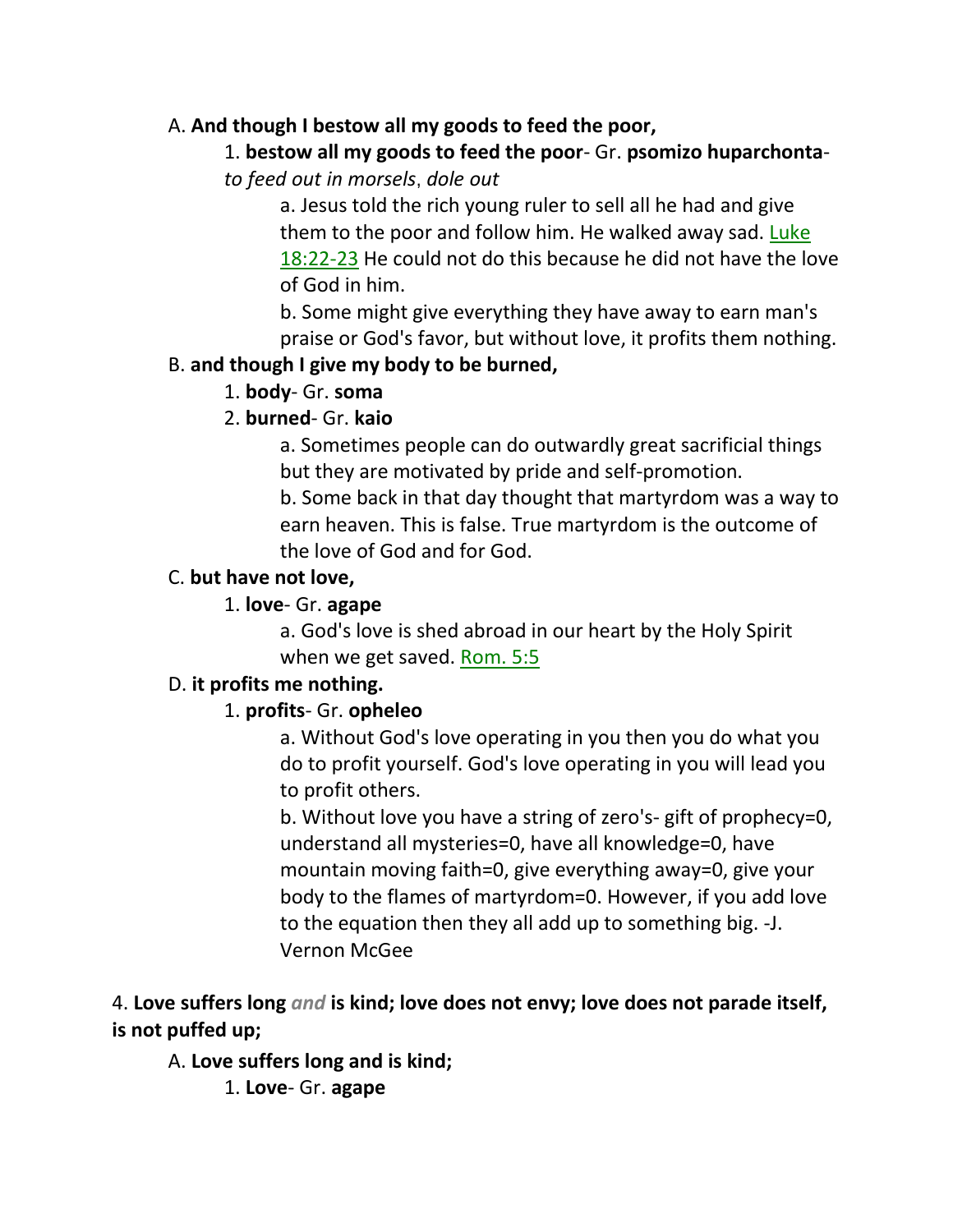a. Most of the time when this chapter is taught the focus is on how we are to treat others in love. This is true, but we also need to see that this is how God treats us first. We love because God first loved us!

b. God is love. You can insert the word God where you see love in these next few verses and you will see how God operates towards us.

# 2. **suffers long**- Gr. **makrothumeo**- *long-suffering*

a. This Greek word is associated with patience towards people.

b. God is long-suffering. Exo 34:6 Aren't you really glad God is so long-suffering with you?

c. His love in us empowers us to be long-suffering with others.

d. The Corinthians had not been showing patience with others in the use of the gifts and during the communion meals.

# 3. **kind**- Gr. **chresteuomai**- *to show yourself useful, obliging, willing to help or assist*

a. God is kind. One of the fruit of His Spirit is kindness. Gal. 5:22 He is obliging and willing to help and assist when we call on Him. Aren't you glad?

b. God's love in us empowers us to be kind and useful to others.

c. The Corinthians were being unkind to each other in many different areas Paul brings out in this letter.

# B. **love does not envy;**

# 1. **envy**- Gr. **zeloo**- *jealous*

a. The Corinthians were being jealous of other people's gifts.

# C. **love does not parade itself,**

1. **parade**- Gr. **perpereuomai**- *a self-display, employing rhetorical embellishments in extolling one's self excessively*

a. The love of God is not self-centered. Envy, parading yourself, and being puffed up are all signs of self-centeredness. b. If anyone has the right and deserves to parade himself around it is God. However, God hides himself in the world around us. I think one of the thing atheists bring out about there being no God is because he does not display himself. We can see His handiwork in creation but he does not overtly appear everywhere. Man tries to make God into their own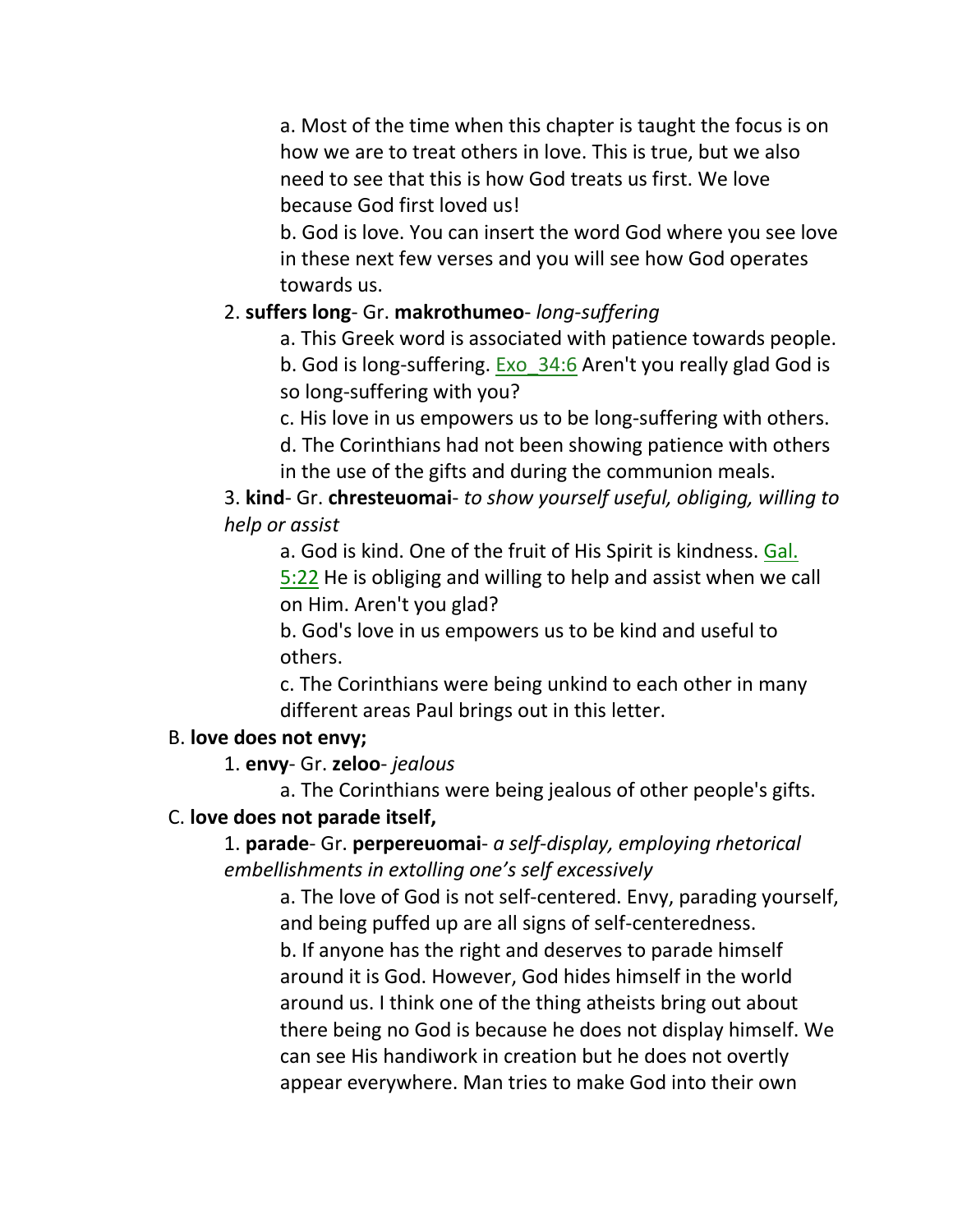image. Man naturally likes to draw attention to himself, but God is not like that. They think if there was a God He would naturally do this. They are mistaken!

c. God's love in us will empower us to take a backseat and serve without craving the lime-light for all to see.

d. The Corinthians were boasting in gifts they possessed that others did not.

### D. **is not puffed up**

### 1. **puffed up**- Gr. **phusioo**- *to fill with air*

a. Some people are just full of hot air. Some people are in danger of just floating off.

b. God is not proud. God's nature is a servant. Jesus came and took on the form of a servant. Phil. 2:7 The word "form" there is the Greek word **morphe**. This word means *to take on an outward form that is indicative of one's inner nature*. Jesus had a nature of a servant from eternity past, but when he took on humanity, you could see it in outward display through His life.

# 5. **does not behave rudely, does not seek its own, is not provoked, thinks no evil;**

### A. **does not behave rudely,**

# 1. **behave rudely**- Gr. **aschmoneo**- *unbecoming, indecent, ugly*

a. God never act ugly towards us.

b. God's love in us will empower us to refrain from being ugly with people.

c. The Corinthians were being rude to each other especially at the communion meal.

### B. **does not seek its own,**

# 1. **seek**- Gr. **zeteo**

a. In these verses we have some things love is not and some things love is. Concerning the things that it is not is summed up by it is not self-centered.

b. If anyone could or should seek their own it is God. God does not just seek his own but also seeks for our good.

c. God's love in us empowers us to seek the good of others, and not just our own.

# C. **is not provoked,**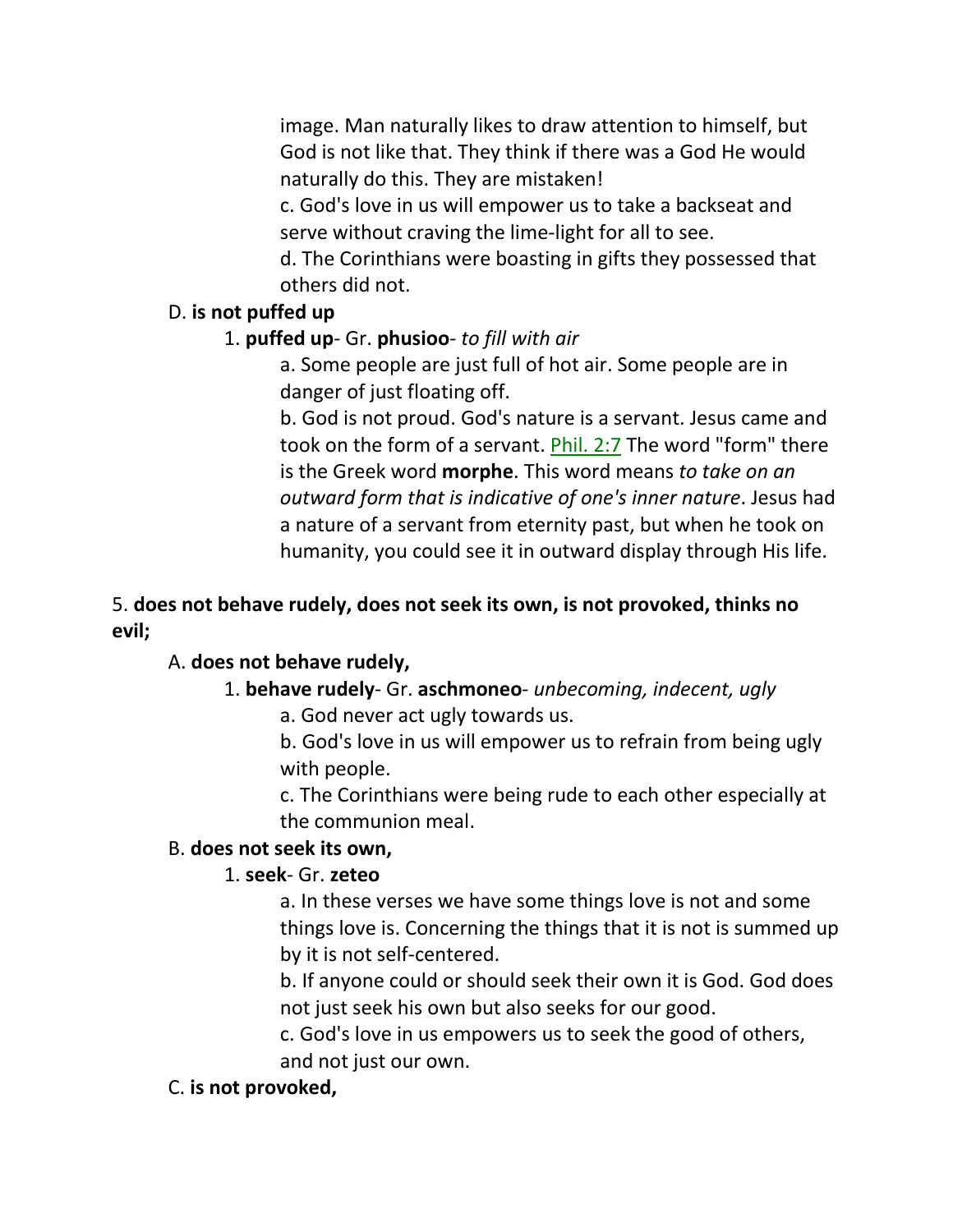### 1. **provoked**- Gr. **paroxuno**- *incite, irritate, to exasperate*

a. God is not easily irritated, exasperated, and provoked. Aren't you glad about that!

b. God's love in us empowers us to not be easily bent out of shape by circumstances and people.

### D. **thinks no evil**

1. **thinks**- Gr. **logizomai**- *to take into account, count up, compute* a. God is not keeping record of our evil [sins] and taking them into account. 2 Cor. 5:19, Rom. 4:8, Heb. 8:12 They were all put on Jesus on the cross and put to His account. He paid for them all in full. He shouted out as He died- "Tetelestai- Paid in Full!" b. Aren't you glad God is not keeping record of all our wrongs and holding them against us?

c. God's love empowers us not to keep a record of other people's wrongs and hold them against them.

2. **evil**- Gr. **kakos**

### 6. **does not rejoice in iniquity, but rejoices in the truth;**

### A. **does not rejoice in iniquity,**

### 1. **rejoice**- Gr. **chairo**

2. **iniquity**- Gr. **adikia**- *unrighteousness*

a. Some in this congregation had been boasting and rejoicing in sin, as with the man sleeping with his step-mother.

### B. **but rejoices in the truth**

### 1. **truth**- Gr. **aletheia**

a. Falsehood brings iniquity and unrighteousness. The truth promotes godliness. Titus 1:1

### 7. **bears all things, believes all things, hopes all things, endures all things.**

### A. **bears all things,**

1. **bears**- Gr. **stego**- *to roof over, that is, (figuratively) to cover with silence* 

a. God does not blab everything He knows about people. His love covers our weaknesses. When you seek love you cover the transgressions of others. Prov. 17:9 Love covers all sins. Prov. 10:12, 1 Peter 4:8

b. God's love in us will empower to protect others and not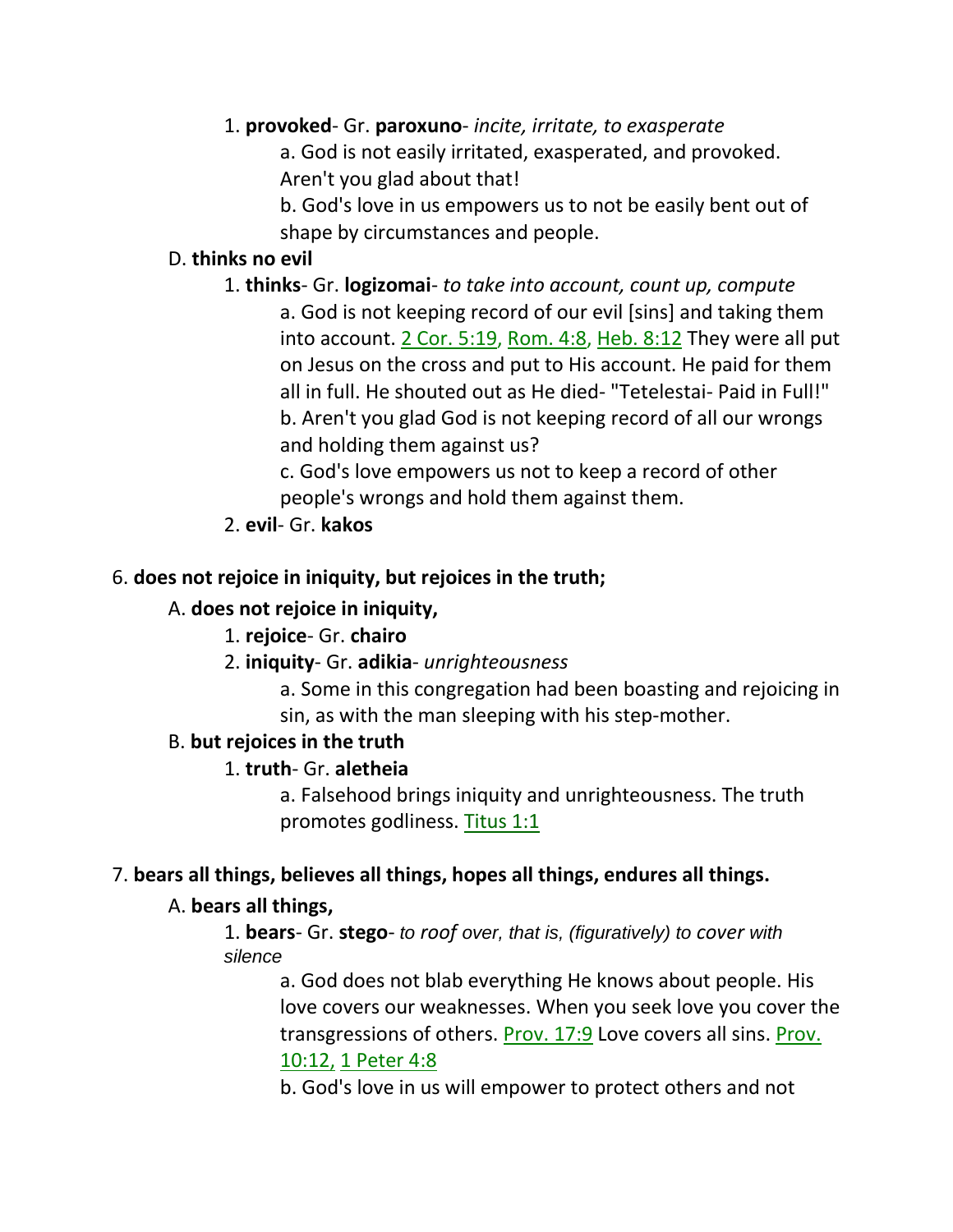share the negative things we know about them.

# B. **believes all things,**

# 1. **believes**- Gr. **pisteuo**- *to be persuaded of*

a. Many believe tend to believe the worst about people. God's love in us empowers us to believe the best in people.

# C. **hopes all things,**

1. **hopes**- Gr. **elpis**- *to have confident expectation*

# *D.* **endures all things**

# 1. **endures**- Gr. **hupomeno**- *to remain under, patient*

a. This Greek word deals with patience in circumstances.

b. If you are falling apart like a cheap suitcase in your life, it is because you are not receiving God's love for you!

8. **Love never fails. But whether** *there are* **prophecies, they will fail; whether**  *there are* **tongues, they will cease; whether** *there is* **knowledge, it will vanish away.** 

# A. **Love never fails.**

- 1. **fails** Gr. **ekpipto** *drops away*
	- a. Love never fails because God never fails. God is love.
	- b. It may appear at times that we failed, but if you are

receiving God's love for you and walking in that love, you never will fail.

# B. **But whether there are prophecies,**

# 1. **prophecies**- Gr. **propheteia**- *forth-telling*

a. This speaks of the gift of prophecy.

# C. **they will fail**

1. **fail**- Gr. **katargeo**- *to render idle, unemployed, inactivate, inoperative, to cause to cease, put an end to, do away with, annul, abolish*

# D. **whether there are tongues,**

# 1. **tongues**- Gr. **glossa**

a. This speaks of the gift of tongues used in the local assembly.

b. We will continue speaking in our heavenly language that communicates with the Father.

# E. **they will cease,**

# 1. **cease**- Gr. **pauo**- *to cease, to leave off*

a. Some teach that tongues ceased when John the Apostle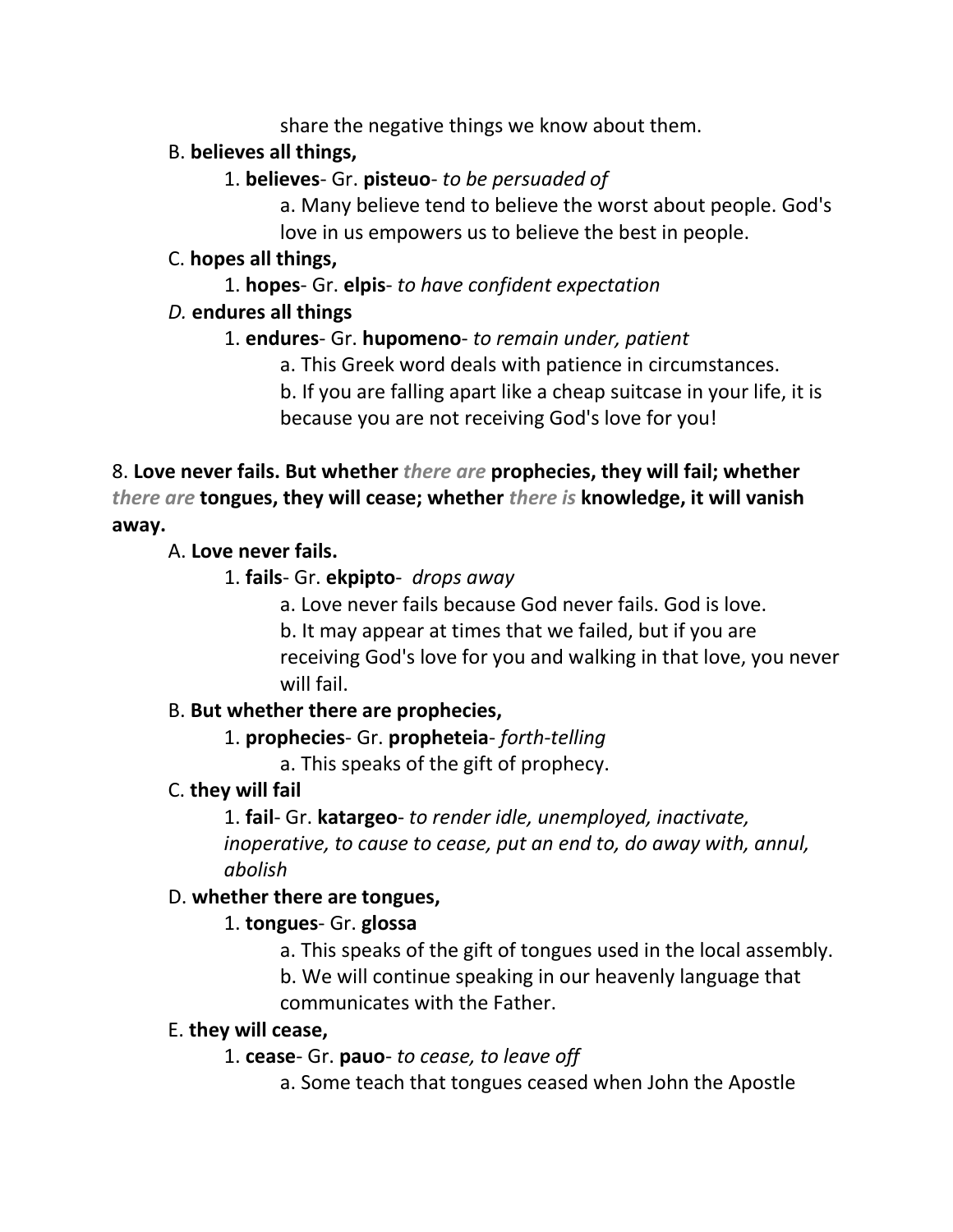died. There is no biblical basis for this. We will look at this in verse 10. Can you imagine saints praying in tongues right when John died and they immediately lost the ability to speak in tongues? That is hogwash theology!

### F. **whether there is knowledge,**

### 1. **knowledge**- Gr. **gnosis**

a. This speaks of the Word of Knowledge. We will not need a Word of Knowledge any longer because we will have the fulness of knowledge in eternity.

#### G. **it will vanish away**

1. **vanish**- Gr. **katargeo**- *to render idle, unemployed, inactivate, inoperative, to cause to cease, put an end to, do away with, annul, abolish*

a. The gifts of the Spirit are needed in this imperfect fallen world. In the next, they will not be needed. We will be operating on a much higher plane.

#### 9. **For we know in part and we prophesy in part.**

#### A. **know**- Gr. **ginosko**- *to have experiential knowledge of*

1. What we know about God experientially now in this life is like a thimble full compared to what we will know in heaven.

#### B. **part**- Gr. **meros**

1. In heaven we will have the fulness. There will be no need for the partial like getting a word of knowledge. We will have fulness of knowledge. There we will know as we are fully known by God. 1 Cor. 13:12

#### C. **prophesy**- Gr. **propheteuo**

# 10. **But when that which is perfect has come, then that which is in part will be done away.**

### A. **But when that which is perfect has come,**

### 1. **perfect**- Gr. **teleios**

a. Some say the perfect here is the completion of the NT. This is false. The Greek word for **perfect** comes from the root word *telos*. Considering the way the New Testament uses *telos* in other passages, it certainly seems to be speaking about the coming of Jesus (1Co\_1:8; 1Co\_15:24; Jas\_5:11; Rev\_20:5;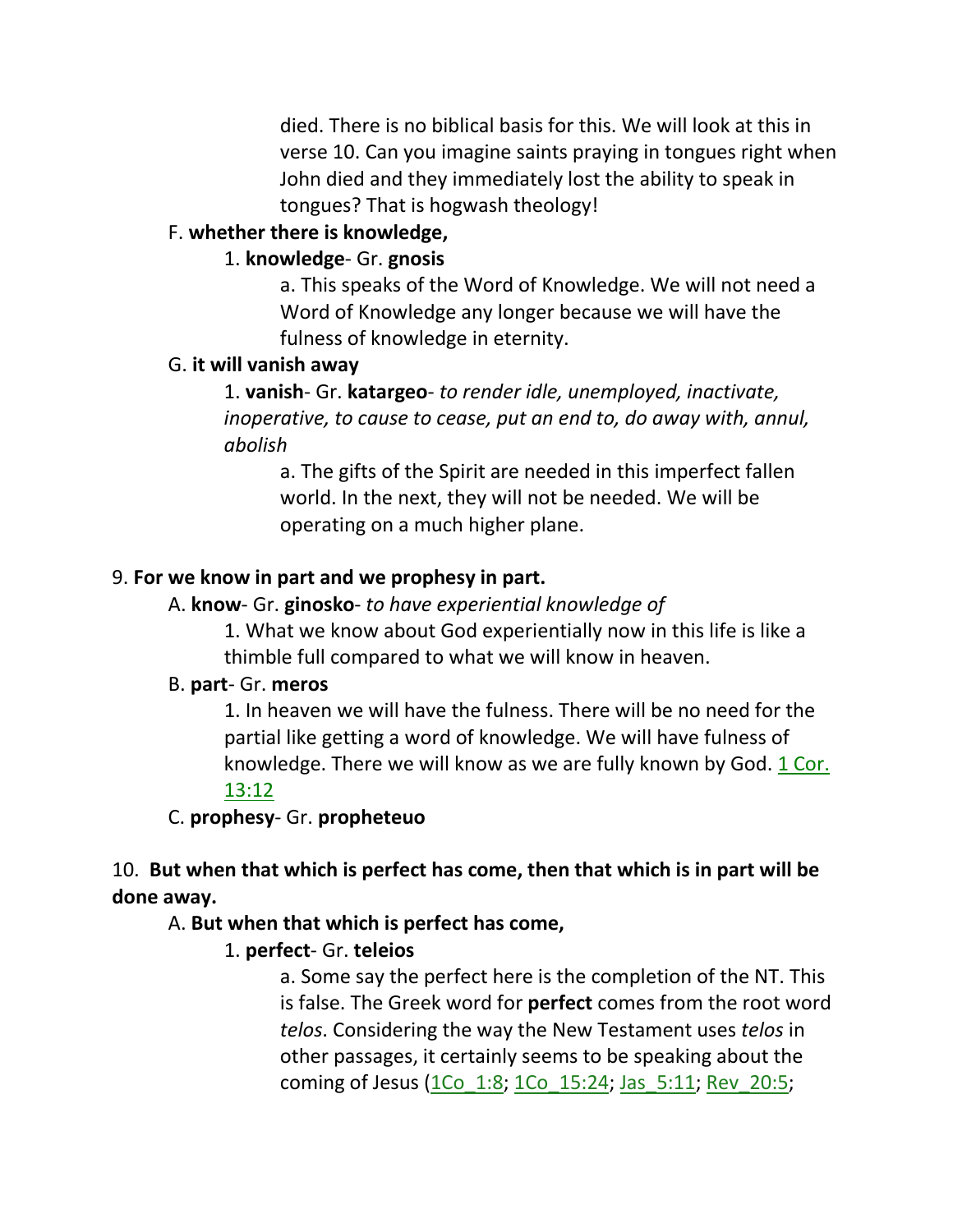Rev\_20:7; Rev\_21:6; Rev\_22:13). -Guzik

b. In the New Testament (which at that time was not completed) we have a complete revelation, but our understanding of it is partial. (Review  $1\text{Co}$  8:1-3 if you think otherwise.) There is a maturing process for the church as a whole (Eph  $4:11-16$ ) and also for the individual believer (1Co\_14:20; 2Pe\_3:18). We will not be fully completed until Jesus returns, but we ought to be growing and maturing now.- Weirsbe

c. The perfect that Paul is talking about is our eternal state after this life. We will experience in full and not just in part like now.

d. Paul knew all the other writers of the NT. He was given the supreme revelations of the NT. Paul prayed in tongues. If the revelation of the NT makes tongues cease then Paul would have not needed tongues, but, the great apostle said, "I thank God I speak in tongues more than you all!" Folks if Paul needed to speak in tongues so do we! Do we know more than Paul did?

### 2. **come**- Gr. **erchomai**

### B. **then that which is in part will be done away.**

### 1. **part**- Gr. **meros**

a. The partial ministry of the Holy Spirit now will be replaced with the fulness of the ministry of the Spirit then. This will be the powers of the age to come spoken of in Heb. 6:5 b. Just as the law was done away in this age, so the partial ministry of the Spirit will be done away in the next age.

2. **done away**- Gr. **katargeo**- *to render idle, unemployed, inactivate, inoperative, to cause to cease, put an end to, do away with, annul, abolish*

# 11. **When I was a child, I spoke as a child, I understood as a child, I thought as a child; but when I became a man, I put away childish things.**

# A. **When I was a child,**

1. **child**- Gr. **nepios**- *just learning to speak*

B. **I spoke as a child,**

1. **spoke**- Gr. **laleo**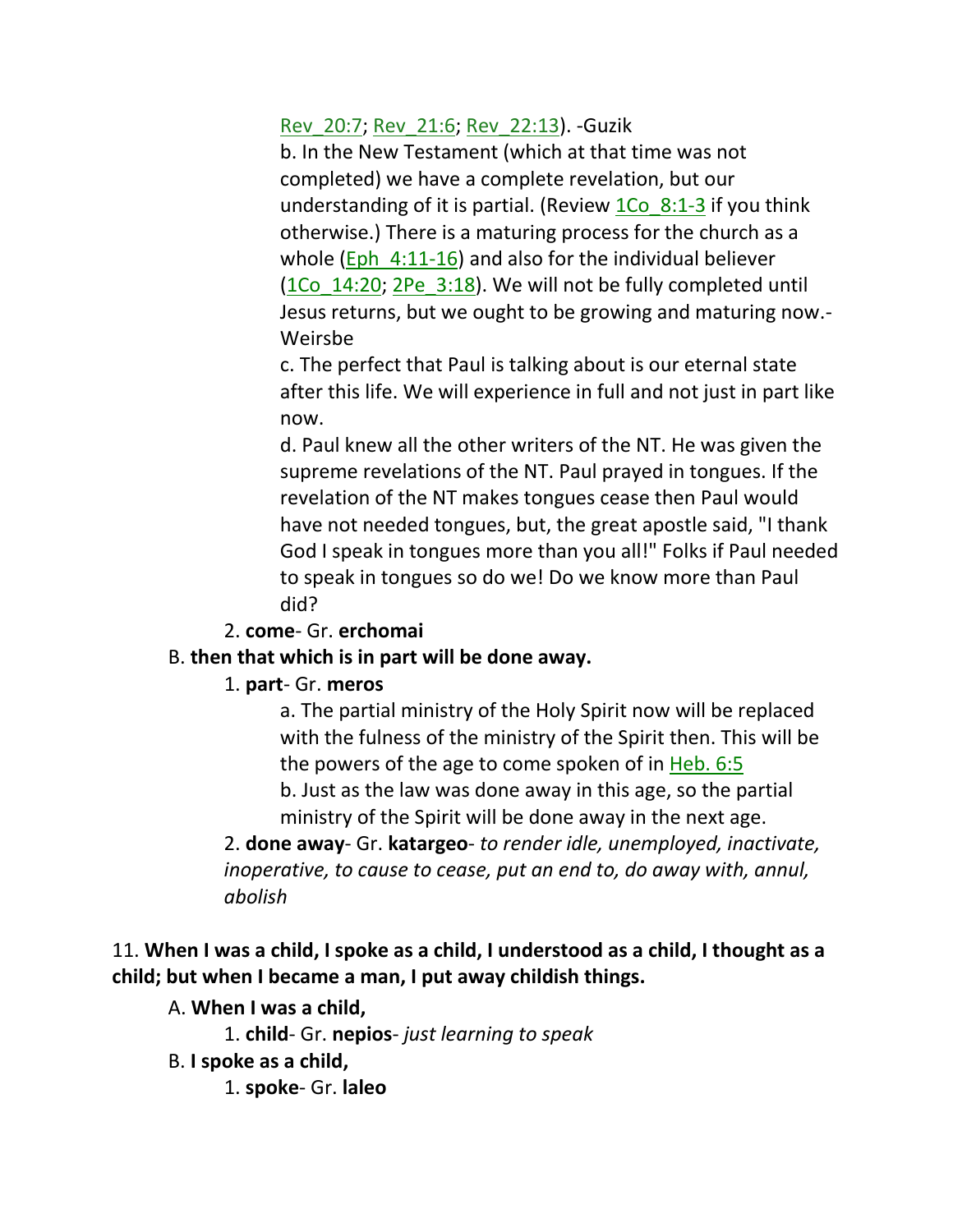a. When we first learned to speak we spoke in syllables or just a few words. Our full vocabulary was not yet formed. It was partial. In this life our spiritual vocabulary is limited [unless you speak in tongues]. In heaven it will be complete.

# C. **I understood as a child,**

# 1. **understood**- Gr. **phroneo**

a. When we were just starting to learn in school we only understood basic and partial principles- A,B,C,'s, addition and subtraction, etc. Our understanding was very fragmented compared to adulthood. So it is in the spiritual. Our understanding of God now is fragmented, but in the next life it will be developed and full.

# D. **I thought as a child,**

# 1. **thought-** Gr. **logizomai**- *to reason, to reckon*

a. A small child has difficultly reasoning out things. They just react to stimuli. Now our thoughts are sometimes spiritual but also they can be quite carnal. In heaven we will have only spiritual thoughts in line with God's thoughts.

### E. **but when I became a man,**

# 1. **became**- Gr. **ginomai**

# 2. **man**- Gr. **aner**- *specific word to denote a male*

a. We will need all the gifts of the Spirit until we come unto the unity of the faith, unto the full measure of stature in Christ. Eph. 4:13

# F. **I put away childish things**

1. **put away**- Gr. **katargeo**- *to render idle, unemployed, inactivate, inoperative, to cause to cease, put an end to, do away with, annul, abolish*

# 2. **childish**- Gr. **nepios**

a. In the next life we will put away the immature ways and things of this age.

# 12. **For now we see in a mirror, dimly, but then face to face. Now I know in part, but then I shall know just as I also am known.**

A. **For now we see in a mirror,**

1. **see**- Gr. **blepo**

2. **mirror**- Gr. **esoptron**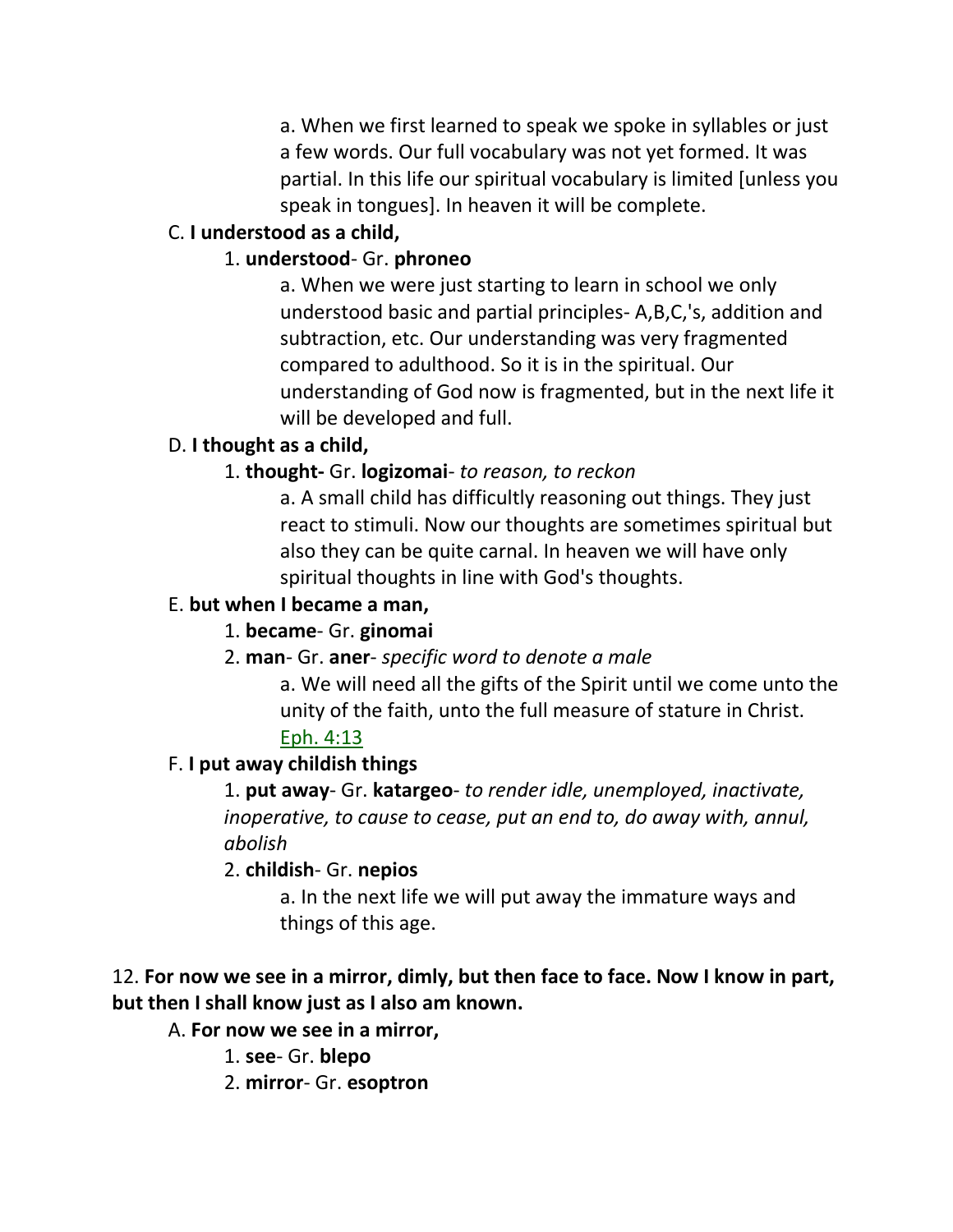a. The mirror is the Word of God. James 1:23, 2 Cor. 3:18

b. Yes, the Word of God is perfect but our understanding of it is imperfect. The Word is complete, but our understanding of it is partial. It is like looking through a mirror with blurred images. The Word is not distorted, our understanding is!

# B. **dimly-** Gr. **en ainigma**- *in an enigma, riddle, obscurity*

1. Paul used the word "we" here. He was including himself and he was the one who wrote two thirds of the NT! If he was looking at the Word dimly, so are we! Paul needed to pray in tongues to get an accurate understanding of the Word. 1 Cor. 14:2 If he did, so do we! 2. Praying in tongues and receiving revelation knowledge brings the realities of the Word into sharper focus for us. For an unbeliever reading the Word it is all a mystery to them. When are saved and receive the baptism in the Holy Spirit, pray in tongues, and as we grow in the Lord, we receive revelation of the Word of God.

### C. **but then face to face.**

### 1. **face to face-** Gr. **prosopon pros prosopon**

a. Many would love to speak to Jesus face to face all the time. That is not the best for us while we are in this fallen flesh body. The flesh wants to see, hear, and feel. It is never satisfied. If Jesus came to you in a low point in your life and sat down with you face to face and encouraged you, what would you want the next time you were discouraged? Yes, for him to come face to face again but stay longer than the last time. The flesh is never satisfied. The devil could deceive us if we are looking for what we can see, touch, hear, and feel. The Word of God is our anchor for reality in this fallen world. We don't need Jesus to come and tell us that He loves us and has provided for us. The Word tells us that! In this age when we are in our fallen body it is more safe and blessed for us to believe and not see than to see and then believe! John 20:29

### D. **Now I know in part,**

- 1. **know** Gr. **ginosko** *to know experientially*
- 2. **part** Gr. **meros**
- E. **but then I shall know just as I also am known**
	- 1. **then**
		- a. In the next life when we will see Jesus face to face in our